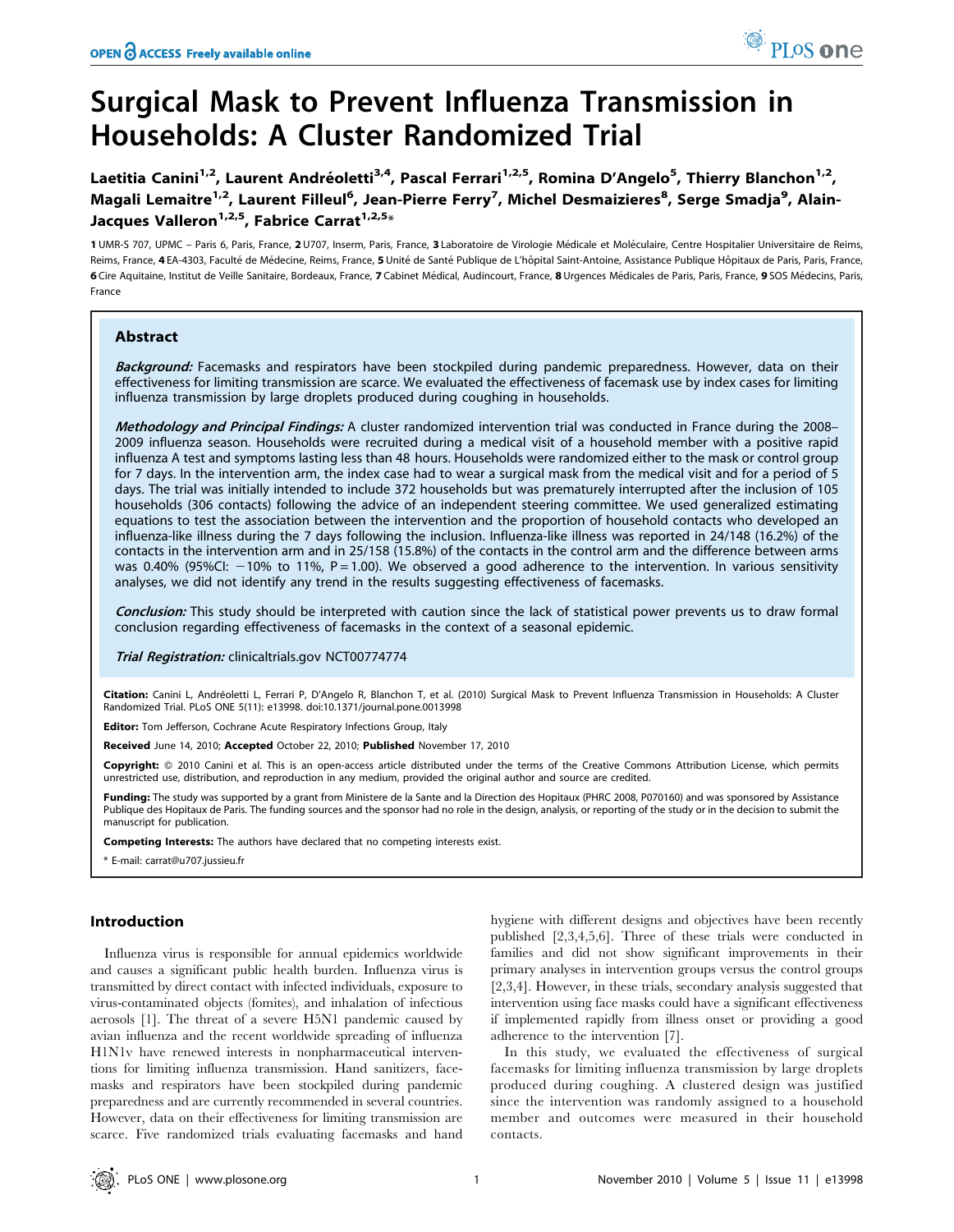# Methods

The protocol for this trial and supporting CONSORT checklist are available as supporting information; see Checklist S1 and Protocol S1.

## Population description, eligibility and enrollment

We conducted a cluster-randomized controlled trial in which households were randomly allocated to a surgical mask arm (intervention) or a control (non-intervention) arm. The mask had to be worn by the index case only. The intervention was targeted at the household level, and the outcomes were measured at the individual level in household subjects. The households were selected by 62 general practitioners, who were volunteers to participate to the study.

The study was conducted in 3 French regions (Ile de France, Aquitaine and Franche-Comté) during the 2008–09 influenza season period – defined as the period when the national incidence of influenza-like illness (ILI) reported on the French national influenza surveillance Sentinelles system was above a calculated threshold [8].

Households of size 3 to 8 were eligible. Households were recruited by general practitioners (GP) when one member (the index patient) aged over 5 years old had a medical visit with the GP for symptoms lasting less than 48 hours, combining temperature over  $37.8^{\circ}$ C and cough, and a positive rapid test for influenza A (Quick View® Influenza A+B Test, Quidel Corp., San Diego, CA, USA). The index patient had to be *a priori* the first and unique illness case in the household and be affiliated to the French national health insurance. Households were not eligible if the index patient was treated for asthma or chronic obstructive pulmonary disease or was hospitalized. Written informed consent was obtained from the index patient before rapid testing. Proxy written consent from parents or legal guardians was obtained for persons 17 years or younger, with additional written assent from those 13 to 17 years of age and eventually from those 7 to 13 years old. The GP graded each symptom and sign exhibited by the index patient from  $0 = none$ ,  $1 = mild$ ,  $2 = moderate$ , and 3 = intense. In each household, a referent adult member accepted the follow-up responsibility for the trial. The referent member received a tympanic thermometer with instructions to safely take the temperature of every household member with this device at day 0, 3, and 6 or in case of new symptoms. The referent accepted to complete a questionnaire on a daily basis and during a period of 21 days, with details on symptoms, health care use, quality of life and social activities of all household members. Instructions were also given to the referent member to maintain blinding during the telephone interview.

## Ethics statement

The study protocol was approved by the ethics committee Comité de Protection des Personnes Ile de France XI and was registered with ClinicalTrials.gov (Identifier NCT00774774).

# Randomization

Households were randomized in a 1:1 ratio either to the mask or control group. Randomization was stratified according to age of the index patient  $\langle$  <15 years,  $\geq$ 15 years) [9] and the French administrative region. Randomization lists were prepared by a biostatistician, according to the block randomized method, with blocks of size 2 to 6.

Randomization lists were generated by a computerized program. Randomization was performed centrally by the GP after written consent on an interactive voice response system dedicated to the study.

## Intervention

In case of randomization in the mask group, thirty masks were given immediately and a demonstration for proper use was given by the GP. Surgery masks with earloops, 3 plys, anti fog (AEROKYN®, LCH medical products, Paris, France) were used for adults and children over 10 years of age. Children facemasks (Face Mask KC47127, Kimberly-Clark®, Dallas, TX, USA) were used for index patients aged 5 to 10 years old. The masks had to be worn from the medical visit and for a period of 5 days, each time another household member was in the same room or in a confined place (e.g. in a car). The index patient did not have to wear the mask at night. The masks had to be changed every 3 hours, or if they were damaged, and disposed of in closed plastic bags. In both groups, the index patient was encouraged to sleep alone in his/her room. In the control group, no intervention was applied. Seven days from inclusion, the referent household member was contacted by phone by a trained investigator. The interview was assisted with a computer program and was run in two steps: a first step during which the investigator was blinded to the treatment arm and the referent member was solicited to report on symptoms (including temperature), treatment, medical and social outcomes, for every household member; a second unblinded step during which the arm was revealed to the investigator and the referent member was solicited to report on mask use and observance in the index patient, in case of randomization in the intervention group.

The main objective was to assess the decrease of secondary illness in household contact in the mask group vs. the control group. We also focused on the tolerance and feasibility of wearing masks.

## Sample Size

The size of the study assumed an analysis at the individual level, a proportion of 24% of secondary illness in household contacts and an intra-cluster correlation of 0.29 [10]. We expected an absolute decrease of 10% of the attack rate for the contact subjects (a relative decrease of 42%); this value was considered as clinically relevant. The mean size of households with more than 3 members is 3.8 [11]. Therefore, 372 households representing 1042 contacts and a total of 1414 subjects were necessary to obtain a power of 90%.

## Definition of outcomes

The primary endpoint was the proportion of household contacts who developed an ILI during the 7 days following inclusion. A temperature over  $37.8^{\circ}$ C with cough or sore throat was used as primary clinical case-definition [12]. This definition has been shown to be specific to influenza infection during seasonal epidemics [4], but of limited sensitivity. We therefore also used a more sensitive case-definition (hereafter referred to as the sensitive ILI definition) based on a temperature over  $37.8^{\circ}$ C or at least two of the following: sore throat, cough, runny nose, or fatigue [4]. Post hoc analyses were conducted by taking into account the time between symptoms onset in the index patient and allocation to intervention or by considering ILI that occurred after a minimum time lag after allocation to intervention [3]. We also studied whether occurrence of an ILI in the intervention arm was associated with adherence parameters (such as duration of wearing a mask). Finally, we explored a cluster level efficacy outcome, the proportion of households with 1 or more secondary illness in household contacts. Other analyses were conducted regarding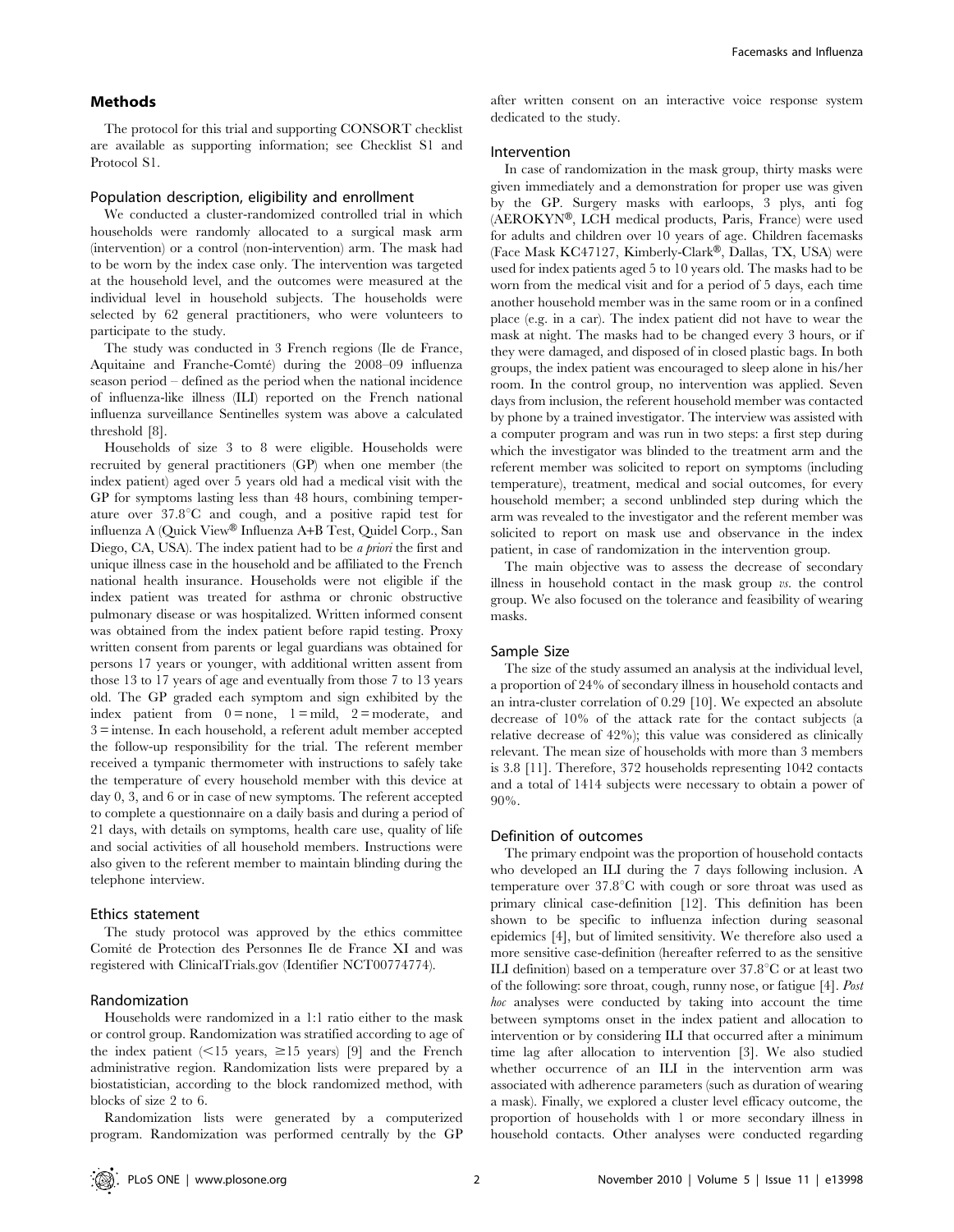adverse reactions due to mask-wearing, the number of days of mask-wearing and the number of masks worn.

# Statistical analysis

All analyses were done on an intent-to-treat basis. The rule missing equal failure was applied for missing outcome values. To compare study outcomes between arms, we used cluster-specific method because households rather than patients were randomized. The main outcomes were compared at the individual contact level considering the index case age stratification and a within household correlation. We estimated 95% CIs of proportions by using a cluster bootstrap technique with 1000 resamples [13]. We used an alternating logistic regression model with an exchangeable log odds ratio to test the multivariate-adjusted association between the intervention and the outcomes and to identify other predictors associated with the outcomes [14]. The exchangeable log odds ratio is a measure of within household correlation and should be interpreted as a ratio of the odds of a contact to be a secondary case when another contact in the household is a secondary case to the odds of a contact to be a secondary case when another contact is not a secondary case. We used forced-entry methods to include the allocated group and factors that may not have been well balanced between arms at baseline, while other potential predictors were included based on a P-value $< 0.20$  in univariate analysis and were selected using a backward procedure. Baseline signs and symptoms of index patients were dichotomized in two levels, none or mild versus moderate or intense. The Fisher's exact test was used to compare proportions. To determine the compliance factors associated with ILI among contacts tests in the intervention group, we performed bivariate analyses using Wilcoxon 2-sample test. For all analyses, a P-value of 0.05 was considered as statistically significant. Analyses were performed using SAS v9.1.3 (Sas Institute Inc, Cary, NC, USA)

#### Early stopping

The trial was initially intended to be conducted during a single influenza season, during winter 2008–09. In early March 2009, due to a mild and short influenza season, approximately thirty percent of the expected number of households had been included, and the scientific committee of the trial was solicited to decide on whether or not the accrual period should be extended over the subsequent influenza season. The decision was to conduct the trial over the next season. However, as the new H1N1v emerged and because the French national preparedness included mass distribution of surgical facemasks in households, methodological and ethical concerns about the possibility to pursue the trial occurred. In June 2009, the scientific committee requested advice from an independent steering committee. An unblinded preliminary analysis was presented to the independent committee during a closed meeting excluding investigators of the trial and the sponsor, and the decision was made to stop the trial.

# Results

An influenza epidemic caused by seasonal A/Brisbane/10/ 2007 (H3N2)-like was announced the 15th December 2008, by the influenza surveillance systems in France and ended the 22nd February 2009 [15]. For practical reasons, inclusions in the trial started just after the national Christmas holidays.

Between January  $5<sup>th</sup>$  2009 to February 16<sup>th</sup> 2009, 32 general practitioners recruited 105 households, which represented 148 contacts in the intervention arm and 158 in the control arm. Two households were lost to follow-up, one in each arm (Figure 1), they were considered in the analysis.

The characteristics of the index patients and the household contacts in the two arms were overall similar (Table 1): 35 (33%) of index patients were children under 15 years of age, 50 (48%) were female, and influenza symptoms were well balanced between arms. The most frequent symptoms (except cough which was one of the inclusion criteria) were fatigue, headache, myalgia, runny nose/sneezing, sore throat, lacrimation and earache. The mean size of the household was  $3.9 \pm 1.0$ . Differences were however observed concerning the proportion of index patients who were smokers and the proportion of household contacts less than 15 years in the intervention arm.



Figure 1. Flow diagram.

doi:10.1371/journal.pone.0013998.g001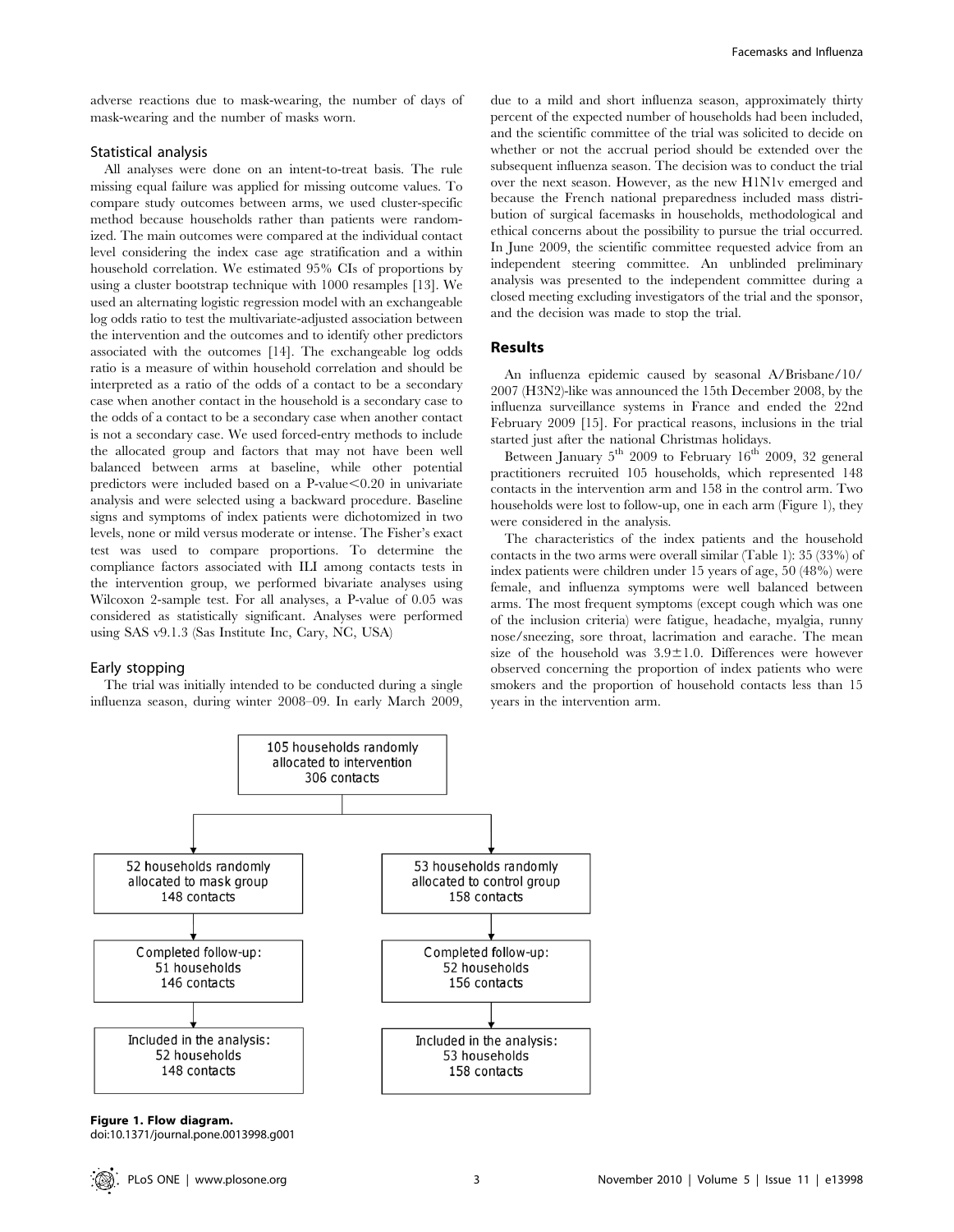Table 1. Characteristics of the index cases and household contacts.

|                                                                    | <b>Intervention arm</b> | <b>Control arm</b> |
|--------------------------------------------------------------------|-------------------------|--------------------|
| Index case - number                                                | 52                      | 53                 |
| Age (years) – mean $\pm$ SD                                        | $25 + 16$               | $28 + 16$          |
| Age $<$ 15 years - n (%)                                           | 19 (37)                 | 16(30)             |
| Sex ratio (M/F)                                                    | 26/26                   | 29/24              |
| Vaccinated - n (%)                                                 | 0(0)                    | 2(4)               |
| Current smoker: yes - n (%)                                        | 15 (29)                 | 2(4)               |
| Time between symptoms onset and allocation to intervention (hours) |                         |                    |
| $\leq 6 - n$ (%)                                                   | 0(0)                    | 1(2)               |
| $7 - 12 - n$ (%)                                                   | 8(15)                   | 8(15)              |
| $13-18 - n$ (%)                                                    | 13(25)                  | 10 (19)            |
| $19-24 - n$ (%)                                                    | 8(15)                   | 14 (26)            |
| $25 - 36 - n$ (%)                                                  | 11(21)                  | 10 (19)            |
| $37-48 - n$ (%)                                                    | 10 (19)                 | 9(17)              |
| Not available - $n$ (%)                                            | 2(4)                    | 1(2)               |
| Symptoms of the index case*                                        |                         |                    |
| Fatigue – $n$ (%)                                                  | 50 (96)                 | 48 (92)            |
| Headache - $n$ (%)                                                 | 37(73)                  | 40 (77)            |
| Myalgia - $n$ (%)                                                  | 38 (73)                 | 38 (73)            |
| Runny nose/sneezing - n $(\%)$                                     | 37(71)                  | 36 (69)            |
| Sore throat $- n$ (%)                                              | 24 (46)                 | 21 (40)            |
| Lacrimation - $n$ (%)                                              | 18 (35)                 | 22 (42)            |
| Earache – $n$ (%)                                                  | 4(8)                    | 5(10)              |
| Body temperature ( $\degree$ C) - mean $\pm$ SD                    | $38.2 \pm 0.8$          | $38.3 \pm 0.8$     |
| Number of household contacts - mean $\pm$ SD                       | $2.8 + 1.1$             | $3.0 + 1.0$        |
| Household contacts - number                                        | 148                     | 158                |
| Age (years) – mean $\pm$ SD                                        | $29 + 19$               | $25 + 17$          |
| Age $<$ 15 years - n $(\%)$                                        | 41 (28)                 | 62 (39)            |
| Sex ratio (M/F)                                                    | 73/75                   | 79/79              |
| Vaccinated - $n$ (%)                                               | 14(9)                   | 6(4)               |
| Current smoker: yes - n (%)                                        | 24 (16)                 | 20(13)             |

\*number (%) of patients exhibiting moderate or intense symptoms. doi:10.1371/journal.pone.0013998.t001

|                                                           | <b>Odds-Ratio</b> | 95% CI        | P-value |
|-----------------------------------------------------------|-------------------|---------------|---------|
| Index characteristics                                     |                   |               |         |
| Intervention arm: yes vs. no*                             | 0.95              | $0.44 - 2.05$ | 0.90    |
| Current smoker: yes vs. no*                               | 1.83              | $0.56 - 5.97$ | 0.32    |
| Runny nose/sneezing: intense or moderate vs. mild or none | 4.61              | $1.44 - 14.8$ | 0.010   |
| Sore throat: intense or moderate vs. mild or none         | 2.52              | $1.15 - 5.53$ | 0.021   |
| Body temperature: per °C increase                         | 2.04              | $1.07 - 3.89$ | 0.030   |
| Contacts characteristics                                  |                   |               |         |
| Age<15 years: yes vs. no*                                 | 2.01              | $1.10 - 3.66$ | 0.023   |
| Contact's sex: Male vs. Female                            | 0.40              | $0.21 - 0.73$ | 0.0031  |

Table 2. Predictors of ILI among household contacts.

\*Entry was forced for these variables in the multivariate model. doi:10.1371/journal.pone.0013998.t002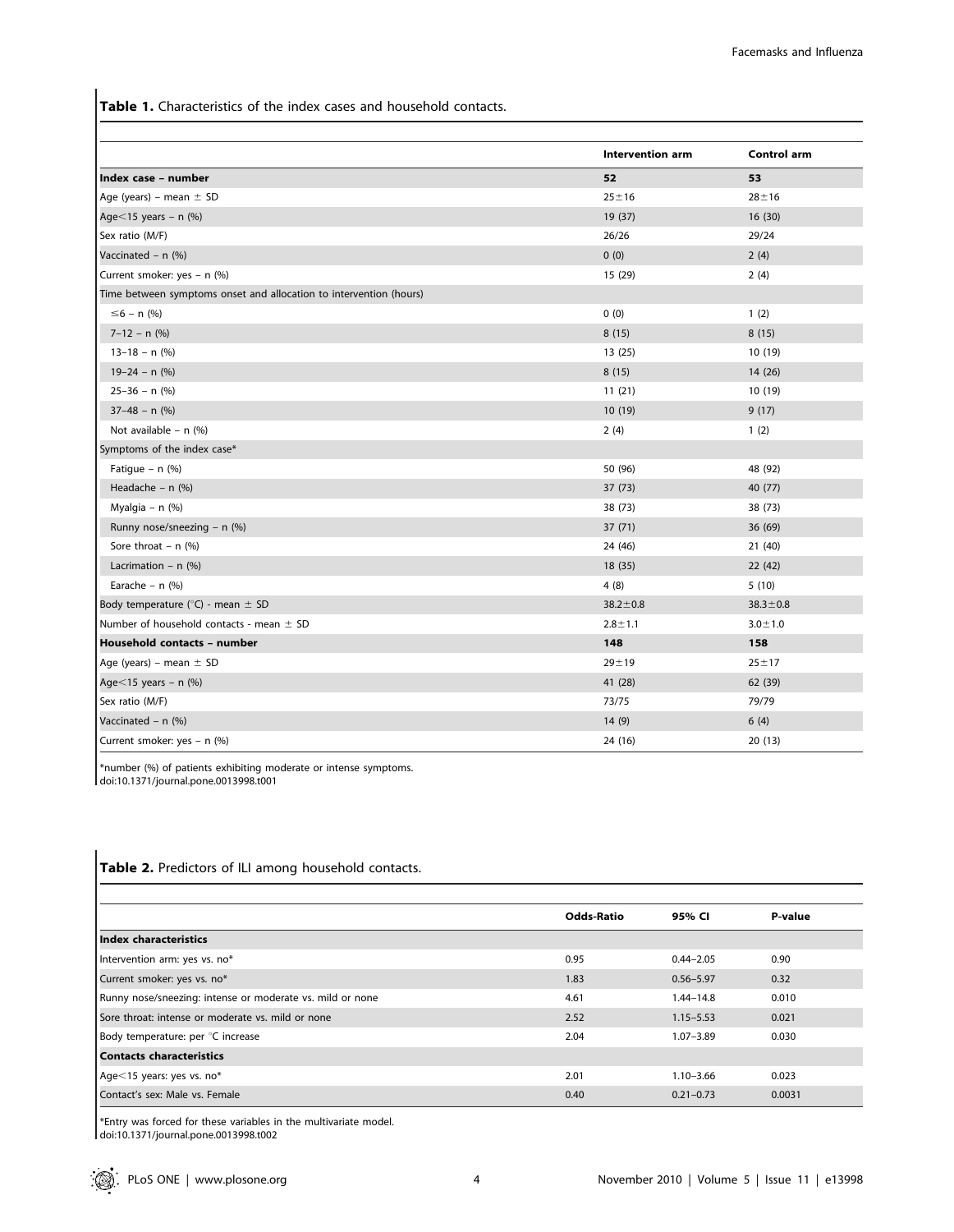| $(n = 124)$<br>$(n = 22)$ |                |                                          |  |
|---------------------------|----------------|------------------------------------------|--|
| $9.4 \pm 6.9$             | $11.1 \pm 7.1$ | 0.31                                     |  |
| $4.0 \pm 1.6$             | $4.1 \pm 1.5$  | 0.87                                     |  |
| $2.3 \pm 1.2$             | $2.6 \pm 1.2$  | 0.17                                     |  |
| $3.2 + 2.2$               | $4.0 \pm 2.7$  | 0.098                                    |  |
|                           |                | ILI among contacts No ILI among contacts |  |

#### Table 3. Adherence to mask use.

One household (2 contacts) with missing follow-up information was not included in the calculation. doi:10.1371/journal.pone.0013998.t003

The primary analysis was unconclusive: ILI was reported in 24/ 148 (16.2%) of the contacts in the intervention arm and in 25/158 (15.8%) of the contacts in the control arm. The difference -of ILI attack rate between the intervention arm and the control arm was 0.40% (95%CI:  $-10\%$  to 11%, P = 1.00). ILI among contacts occurred more frequently when moderate or intense sore throat or runny nose or elevated temperature were reported in the index patient, and when the household contact was aged less than 15 years old and was female (Table 2). The multivariate adjusted odds-ratio (OR) for intervention arm vs. control arm was 0.95 (95%CI: 0.44 to 2.05,  $P = 0.90$ ). The common log-odds ratio was 3.66 (95%CI 1.53 to 8.73,  $P = 0.0035$ ). Using the sensitive ILI definition did not modify the findings: 42/148 (28.4%) of ILI were observed among the contacts in the intervention arm and 42/158 (26.6%) in the control arm (difference:  $-1.8$ %, 95%CI  $-12$ % to 14%;  $P = 0.80$  and the multivariate adjusted OR for intervention arm vs. control arm was 0.99 (95%CI: 0.51 to 1.93,  $p = 0.97$ ).

When the analysis was limited to households where the index patient was allocated to intervention less than 24 hours from symptoms onset, ILI occurred in 15 of 83 (18.1%) contacts in the intervention arm vs. 17 of 108 (15.7%) contacts in the control arm (difference 2.3%, 95%CI  $-12%$  to 16%; P = 0.70).

When the analysis was limited to an event that appeared more than 24 hours after inclusion, 12 ILI (9.2%) were reported in 130 contacts in the intervention arm vs. 13 (9.4%) in 138 contacts in the control arm (difference  $-0.19\%$ , 95%CI  $-9.2\%$  to 8.2%;  $P = 1.00$ ). Using the sensitive ILI definition did not modify the findings.

The proportion of households with one or more secondary illness in contacts did not differ between arms. The proportion was 15/52 (29%) in the intervention arm and 18/53 (34%) in the control arm (difference  $-5.1\%$ , 95%CI  $-23\%$  to 13%; P = 0.67) using the primary clinical case-definition. The proportion was  $22/52$  (42%) in the intervention arm and  $27/53$  (51%) in the control  $-$  4 97/53 (51%) in the control

|  |  | $(270)$ in the intervention arm and $(27733)$ (31.70) |  |  |  |
|--|--|-------------------------------------------------------|--|--|--|
|  |  |                                                       |  |  |  |
|  |  |                                                       |  |  |  |

Table 4. Discomfort due to mask use.

arm (difference  $-8.6\%$ , 95%CI  $-28\%$  to 10%; P = 0.44) using the sensitive ILI definition.

In the intervention arm, the index patients reported wearing a total of  $11\pm7.2$  masks during  $4.0\pm1.6$  days with an average use of  $2.5\pm1.3$  masks per day and a duration of use of  $3.7\pm2.7$  hours a day. The adherence to mask-wearing was not associated with the ILI among contacts (Table 3).

Thirty-eight (75%) patients from the intervention arm reported discomfort with mask use (Table 4). The three main causes of discomfort were warmth (45%), respiratory difficulties (33%) and humidity (33%). Children wearing children facemasks reported feeling pain more frequently (3/12) than other participants wearing adult facemasks  $(1/39)$  (p = 0.036). No difference was detected concerning the other cause of discomfort depending on the facemask type.

# Discussion

We did not show any significant difference in ILI proportion among household contacts between the intervention arm and the control arm. Our study was clearly underpowered due to its premature termination. The inclusion of 105 households instead of 372 led to 38% power for detecting the hypothesized difference of 10%. There was no laboratory verification of ILI self-reports and asymptomatic or subclinical infections may have been missed in addition to including non-influenza events - altogether this may have contributed to diminish the chance to identify a significant effect of face masks. As a consequence of the lack of power, the lower bound of the 95% confidence interval of the multivariate adjusted odds-ratio was 0.44 meaning that we cannot formally exclude that our trial could have missed a substantial face masks effectiveness; i.e. a relative reduction of the ILI attack rate of up to 56%. However we did not identify any trend in the results or during the numerous secondary analyses suggesting that inclusion

| <b>Reported problem</b>                       | Children mask<br>$(n = 12)$ | Adult mask $(n = 39)*P$ value |       |  |
|-----------------------------------------------|-----------------------------|-------------------------------|-------|--|
| Warmth - $n$ (%)                              | 5(42)                       | 18 (46)                       | 1.00  |  |
| Respiratory difficulties - n (%)              | 2(17)                       | 15 (39)                       | 0.29  |  |
| Humidity - n (%)                              | 3(25)                       | 14 (36)                       | 0.73  |  |
| Did not like being seen with the mask - n (%) | 3(25)                       | 12(31)                        | 1.00  |  |
| Irritation - n (%)                            | 2(17)                       | 5(13)                         | 0.66  |  |
| Pain - n (%)                                  | 3(25)                       | 1(2.6)                        | 0.036 |  |

One index-patient with missing follow-up information was not included in the calculation. doi:10.1371/journal.pone.0013998.t004